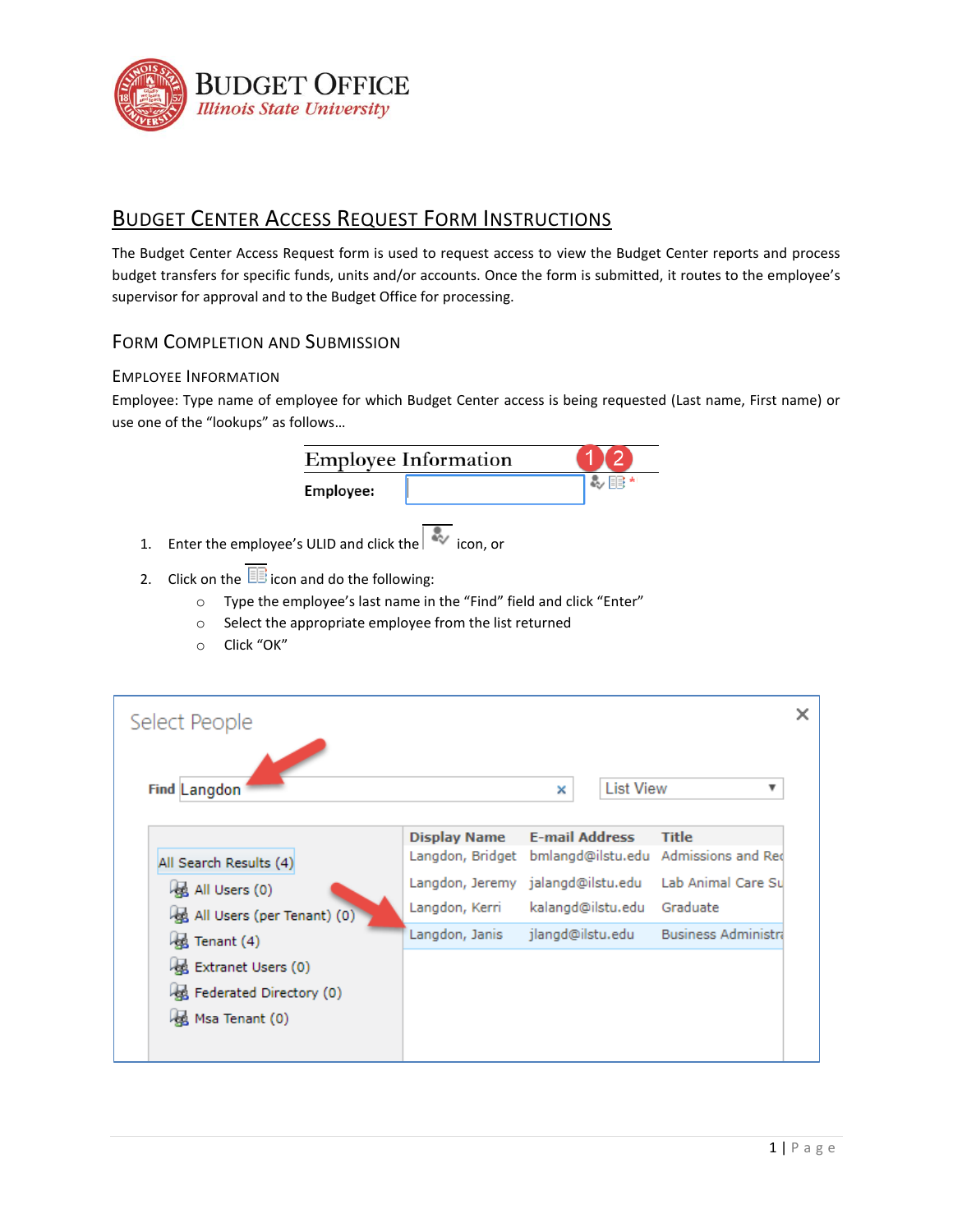

Supervisor: Type the name of the employee's supervisor in the field (Last name, First name) or use the lookups previously described.

Department: Enter the name/number of the employee's department.

Types of access to request: Select the radio button to indicate the type of Budget Center access that's needed for the employee.

- Build New Profile The employee does not currently have access to Budget Center (new employee or employee that does not already have access), the access they need is not similar to another employee's access (see Copy User), and they are not replacing an employee that had access to Budget Center (see Replace User)
- Copy User Setting up employee with access that's the same as another employee's Budget Center access and budget transfer authority.
- Replace User The employee is replacing another employee and needs the same access to Budget Center and budget transfer authority.
- Modify User The employee currently has access to Budget Center, but changes to that access are required.

The type of access request selected will trigger additional fields to open in the Access Information section of the form.

#### ACCESS INFORMATION

See each type of Budget Center access request listed below with a list of the information required for the request to be processed.

#### Build New Profile

- Access Type select Operating, Personnel or Both
- Effective Date Enter the date that the employee's access to the Budget Center should be effective. The current date will automatically populate this field but if a different effective date is needed follow the instructions below.
	-
	-
	- **Click on the calendar icon** Eff Date:  $\frac{2}{18/2019}$
	- o Select the date the employee's access should be effective
- Is Budget Transfer Functionality Needed? No (default) or select Operating, Personnel or Both
- What access is needed? List the Funds, Folder, Accounts, or Unit Ranges that the person should have access to in Budget Center. Be descriptive about what the employee will be doing within Budget Center.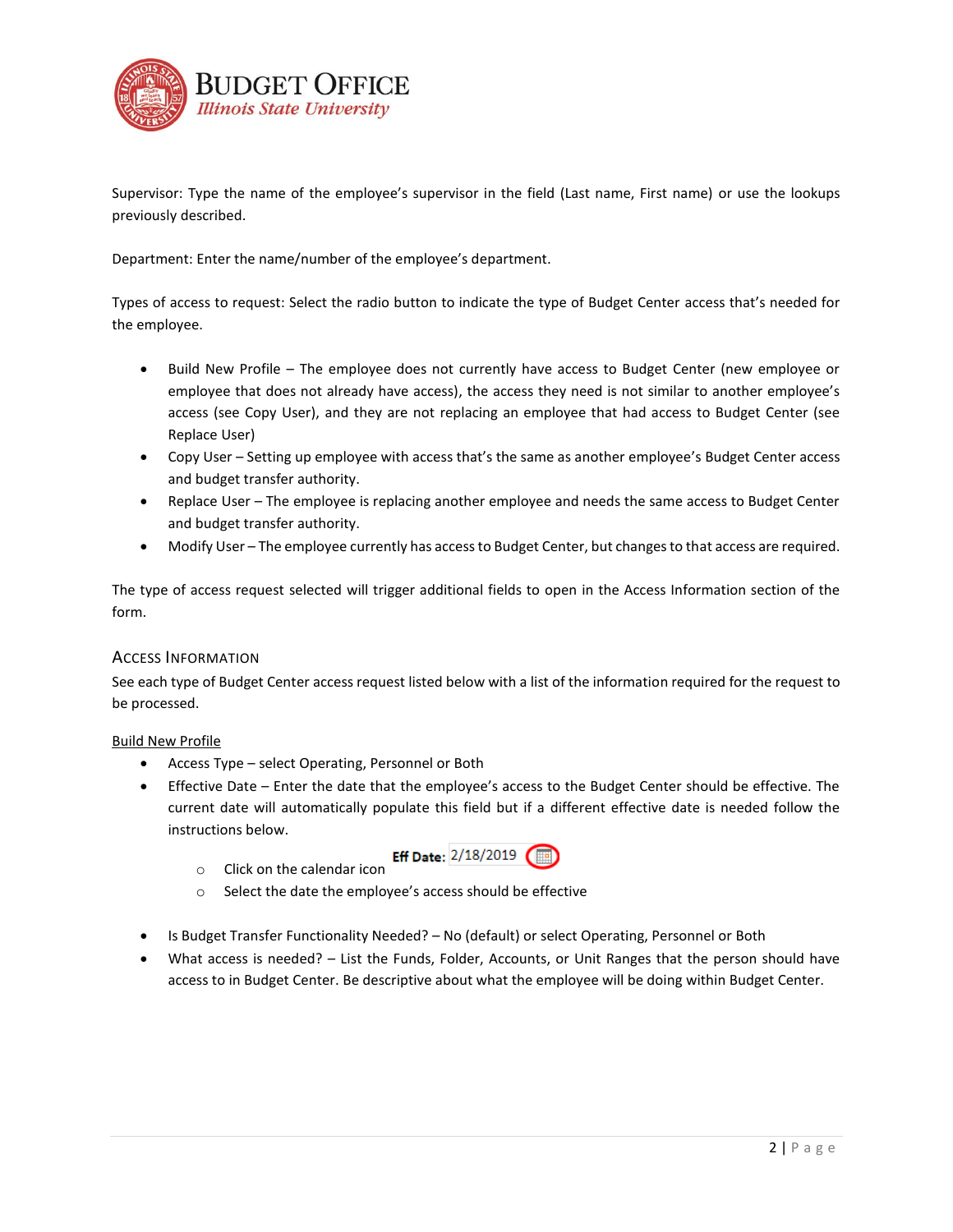

| $\circledcirc$            | <b>Build New Profile</b> | <b>Copy User</b><br>$\bigcirc$           |                                                                                                                                                                                  | <b>Replace User</b> | <b>Modify User</b> |
|---------------------------|--------------------------|------------------------------------------|----------------------------------------------------------------------------------------------------------------------------------------------------------------------------------|---------------------|--------------------|
| <b>Access Information</b> |                          |                                          |                                                                                                                                                                                  |                     |                    |
| <b>Access Type:</b>       | ▼                        |                                          |                                                                                                                                                                                  | Eff Date: 4/4/2019  | æ                  |
|                           |                          | Is Budget Transfer Functionality Needed? | No ▼                                                                                                                                                                             |                     |                    |
| What access is needed?    |                          |                                          |                                                                                                                                                                                  |                     |                    |
|                           |                          |                                          | Examples include Funds, Folders, Accounts, Units, or Unit Ranges. Please be descriptive<br>about what the employee will be doing within Budget Center. If revoking access, leave | blank.              |                    |

Copy User

• Effective Date – Enter the date that the employee's access to the Budget Center should be effective. The current date will automatically populate this field but if a different effective date is needed follow the instructions below.



- o Select the date the employee's access should be effective
- Provide name of the employee (Last name, First name) whose Budget Center access (Funds, Folders, Unit Ranges) you would like this employee's access to "mirror".
- The Budget Office will set the employee's access to the same accounts and access levels of the user listed but *does not* remove access for the user whose access is mirrored.

| ∩                              | <b>Build New Profile</b>         | ◉ Copy User | <b>Replace User</b><br>$\bigcirc$                                                                                  | <b>Modify User</b> |
|--------------------------------|----------------------------------|-------------|--------------------------------------------------------------------------------------------------------------------|--------------------|
|                                | <b>Existing User Information</b> |             |                                                                                                                    |                    |
|                                |                                  |             | This will copy the accounts and access levels of the user listed. This does NOT remove access for the copied user. |                    |
|                                | 4/4/2019                         |             |                                                                                                                    |                    |
|                                |                                  |             |                                                                                                                    |                    |
| <b>Eff Date:</b><br>Copy User: | 肿                                |             |                                                                                                                    |                    |

Replaces User

- Effective Date Enter the date that the employee's access to the Budget Center should be effective. The current date will automatically populate this field but if a different effective date is needed follow the instructions below.
	- o Click on the calendar icon



o Select the date the employee's access should be effective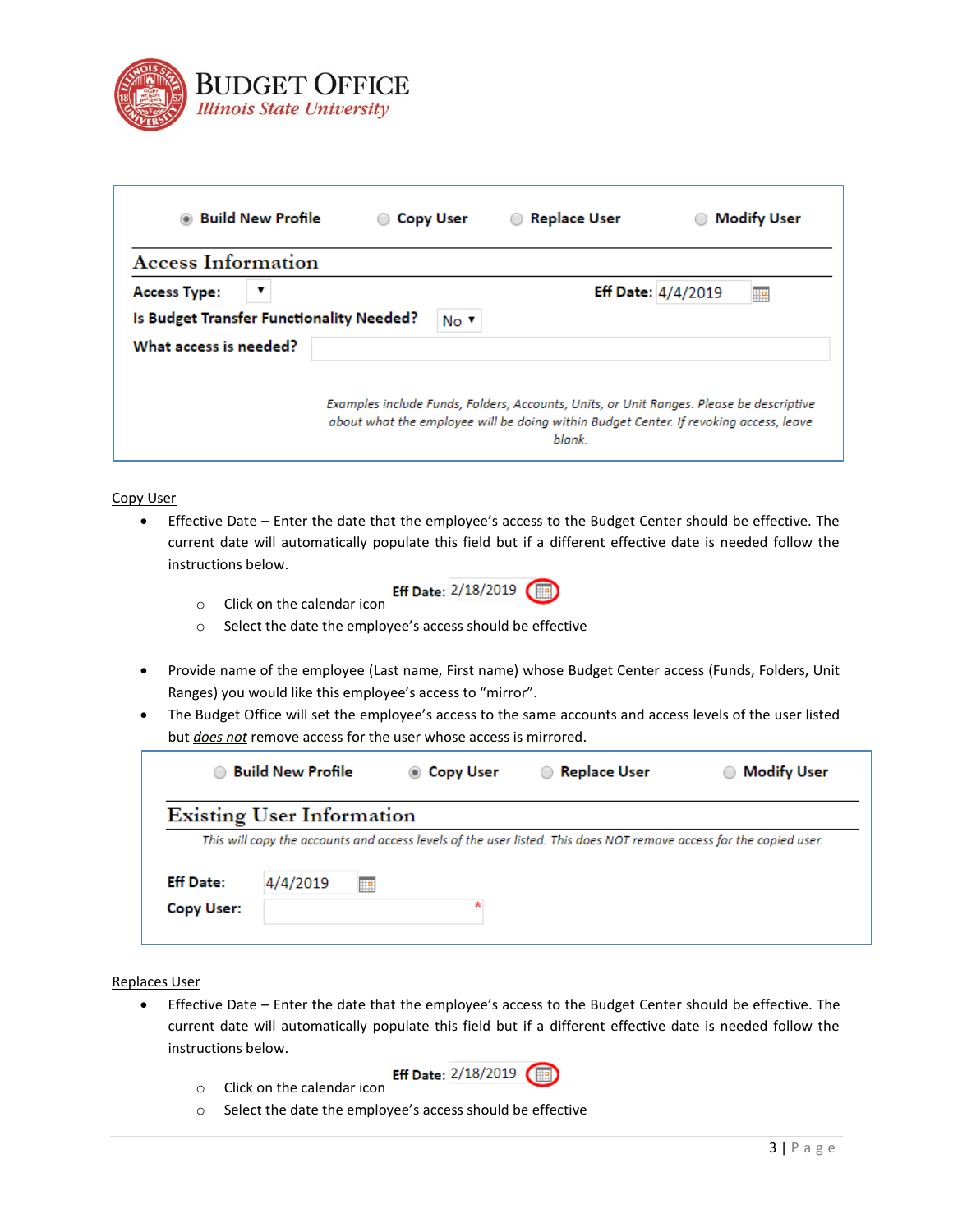

- Provide the name of the employee (Last name, First name) who this employee will be replacing
- The Budget Office will set the employee's access to the accounts and access levels of the user listed and *will also inactivate* the replaced user's access.

| This will copy the accounts and access levels of the user listed. This will also inactivate the replaced user. |  |
|----------------------------------------------------------------------------------------------------------------|--|
|                                                                                                                |  |
|                                                                                                                |  |
|                                                                                                                |  |
|                                                                                                                |  |

#### Modify User

- Access Type select Operating, Personnel, Both or Revoke Access
- Effective Date Enter the date that the employee's access to the Budget Center should be effective. The current date will automatically populate this field but if a different effective date is needed follow the instructions below.
	- **Eff Date:**  $2/18/2019$  Click on the calendar icon
	- o Select the date the employee's access should be effective
- Is Budget Transfer Functionality Needed? No (default) or select Operating, Personnel, Both, Revoke Access
- What access is needed? List the Funds, Folder, Accounts, or Unit Ranges that the person should have access to in Budget Center. Be descriptive about what the employee will be doing within Budget Center. If revoking access leave blank. The employee's access will be modified to what is listed.

| <b>Build New Profile</b>                 | <b>Copy User</b> | <b>Replace User</b>                                                                                                                                                                        | <b>Modify User</b>        |
|------------------------------------------|------------------|--------------------------------------------------------------------------------------------------------------------------------------------------------------------------------------------|---------------------------|
| <b>Access Information</b>                |                  |                                                                                                                                                                                            |                           |
| <b>Access Type:</b><br>▼                 |                  |                                                                                                                                                                                            | Eff Date: $4/4/2019$<br>Ħ |
| Is Budget Transfer Functionality Needed? | No v             |                                                                                                                                                                                            |                           |
| What access is needed?                   |                  |                                                                                                                                                                                            |                           |
|                                          |                  | Examples include Funds, Folders, Accounts, Units, or Unit Ranges. Please be descriptive<br>about what the employee will be doing within Budget Center. If revoking access, leave<br>blank. |                           |

#### AUTHORIZATION

Once the form has been completed, check the "I certify that I have authority…" box and click the "Submit" button.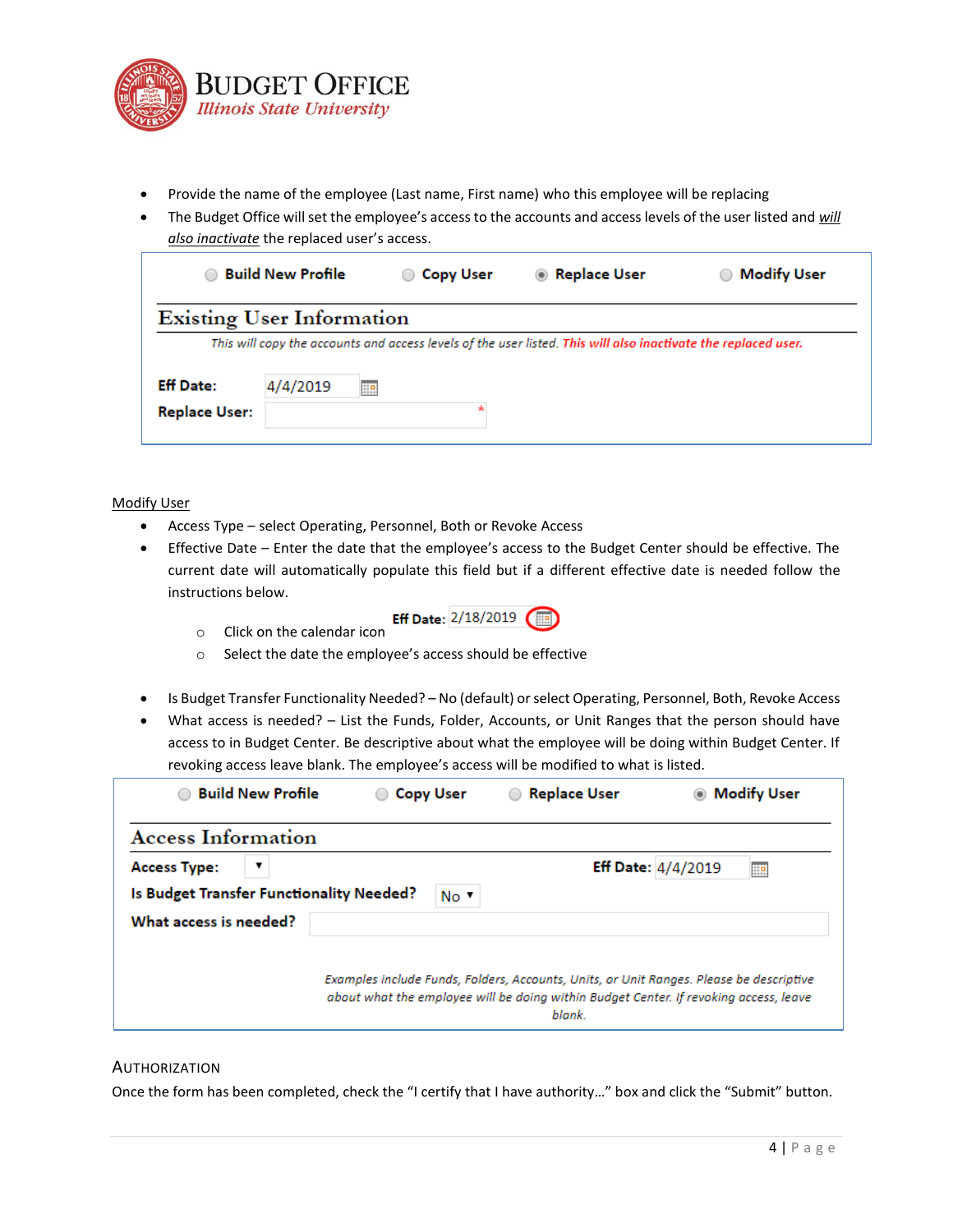

This will submit the form for further approval by the employee's supervisor.

Once supervisory approval has been submitted, the Budget Office will process the request.

The departmental creator will receive an email to indicate that the request has been completed.

| Authorization                                                                                                                                           |               |  |
|---------------------------------------------------------------------------------------------------------------------------------------------------------|---------------|--|
| I certify that I have authority to submit this request<br>to the Budget Office for processing on behalf of all<br>accounts requested in the form above. |               |  |
| X Langdon, Janis                                                                                                                                        | <b>SUBMIT</b> |  |

### REQUIRED EDITS AFTER SUBMISSION

If the employee's supervisor or Budget Office determine that the request cannot be processed as submitted, they will "reject" the submission. Comments regarding the necessary edits can be provided by the supervisor or Budget Office and will be included in the "audit trail" at the bottom of the form. The request is sent back to the departmental creator for correction/re-submission or cancellation.

The departmental creator will receive a system-generated email indicating the request has been rejected. Using the link in the email, open the My Budget Office Forms Dashboard. The rejected request will be listed in the "Pending My Approval" section. Click the "edit" symbol for that request to re-open the form.

To re-submit:

- Enter necessary edits.
- Re-submit the request by once again selecting "I certify that I have the authority…" and click the "Submit" button.
- The request is then sent for supervisory approval and once approval has been provided will be forwarded to the Budget Office for processing.

To cancel:

• If the request is no longer needed, you may cancel it by selecting "This request can be cancelled…" and click the "Submit" button. The request will no longer be processed.



### SUPERVISORY APPROVAL

Once the request has been completed and submitted by the departmental creator, approval by the employee's supervisor is required.